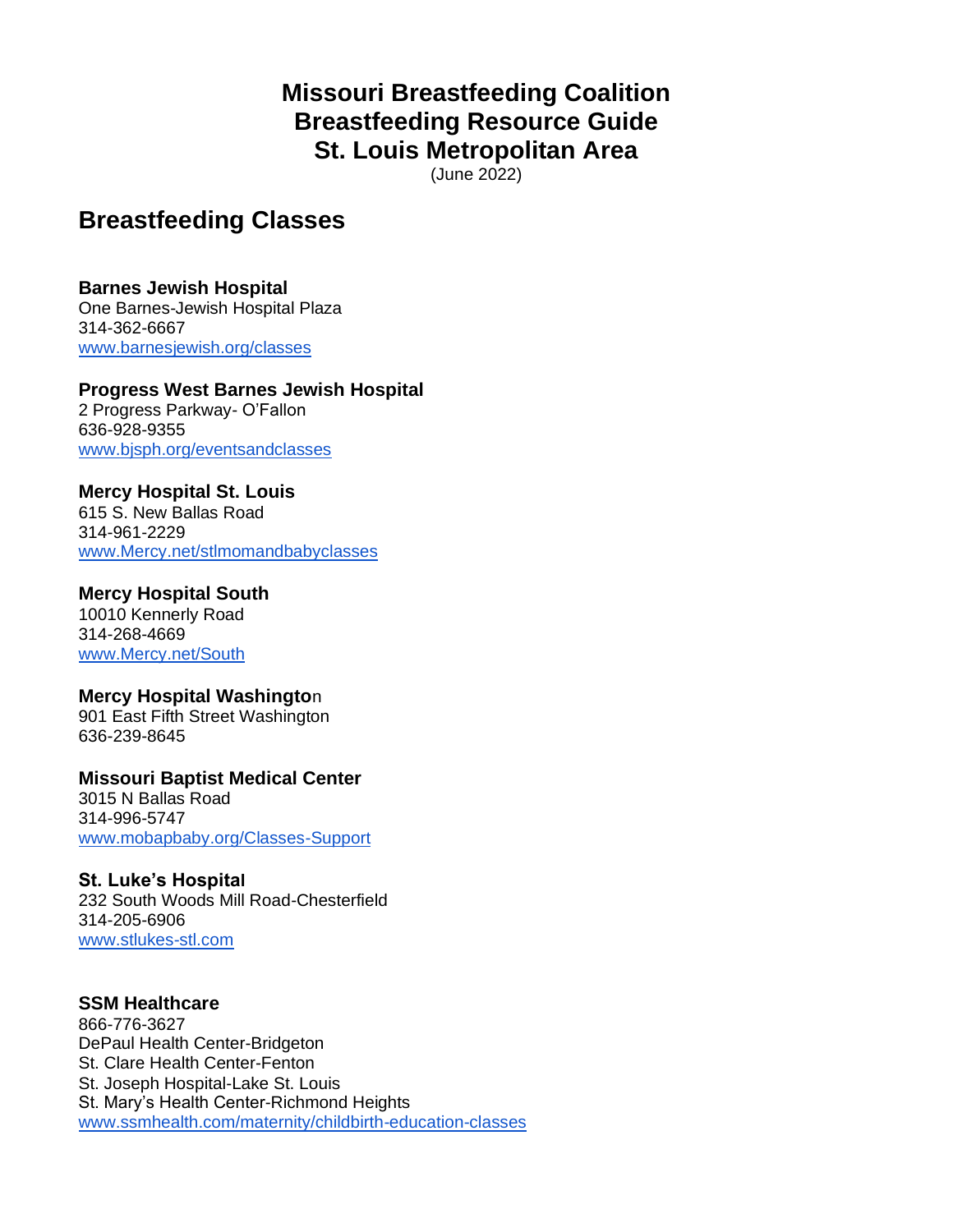# **Support Groups**

### **La Leche League**

[www.lllstl.org](http://www.lllstl.org/) includes phone support Metro St. Louis 314-424-3900 Metro East Illinois 618-321-6667 Facebook Discussion Group – "St. Louis Area LLL"

### **La Leche League Meeting at Mercy**

Mercy Hospital St. Louis 615 S New Ballas Road Tower A, Outpatient Lab Waiting Room Second Thursday of every month, 6:30pm-8:00pm See [www.lllstl.org](http://www.lllstl.org/) "Meeting Calendar" page for updates.

# **Breastfeeding with Confidence Group**

### **Mercy Hospital St. Louis**

615 S New Ballas Road Classroom #1 6th Floor Heart Hospital Every Wednesday 1pm - 2pm 314-961-2229

#### **Mercy Kids - MId Rivers**

4525 MidRivers Mall Dr. Cottleville Mercy Kids Community Room Every Thursday 9;30AM - 10;30am 314-961-2229

#### **Mercy Old Tesson Building**

12348 Old Tesson Rd. Community Room 2nd Floor Every Tuesday 1:30pm -2:30pm 314-961-2229

#### **Breastfeeding Support Group-Wednesday Weigh-In Mercy Hospital Washington**

901 East Fifth Street Wednesday 11am-12:30pm McAuley and Sr. Bertrand Room 636-239-8645

# **Kangaroo Kids**

10030 Manchester Rd 314-835-9200 Every Thursday 12:30 pm -2:40 pm [www.kangarookidsonline.com](http://www.kangarookidsonline.com/) 

# **Missouri Baptist Breastfeeding Support Group**

3015 N Ballas Rd [www.mobapbaby.com](http://www.mobapbaby.com/)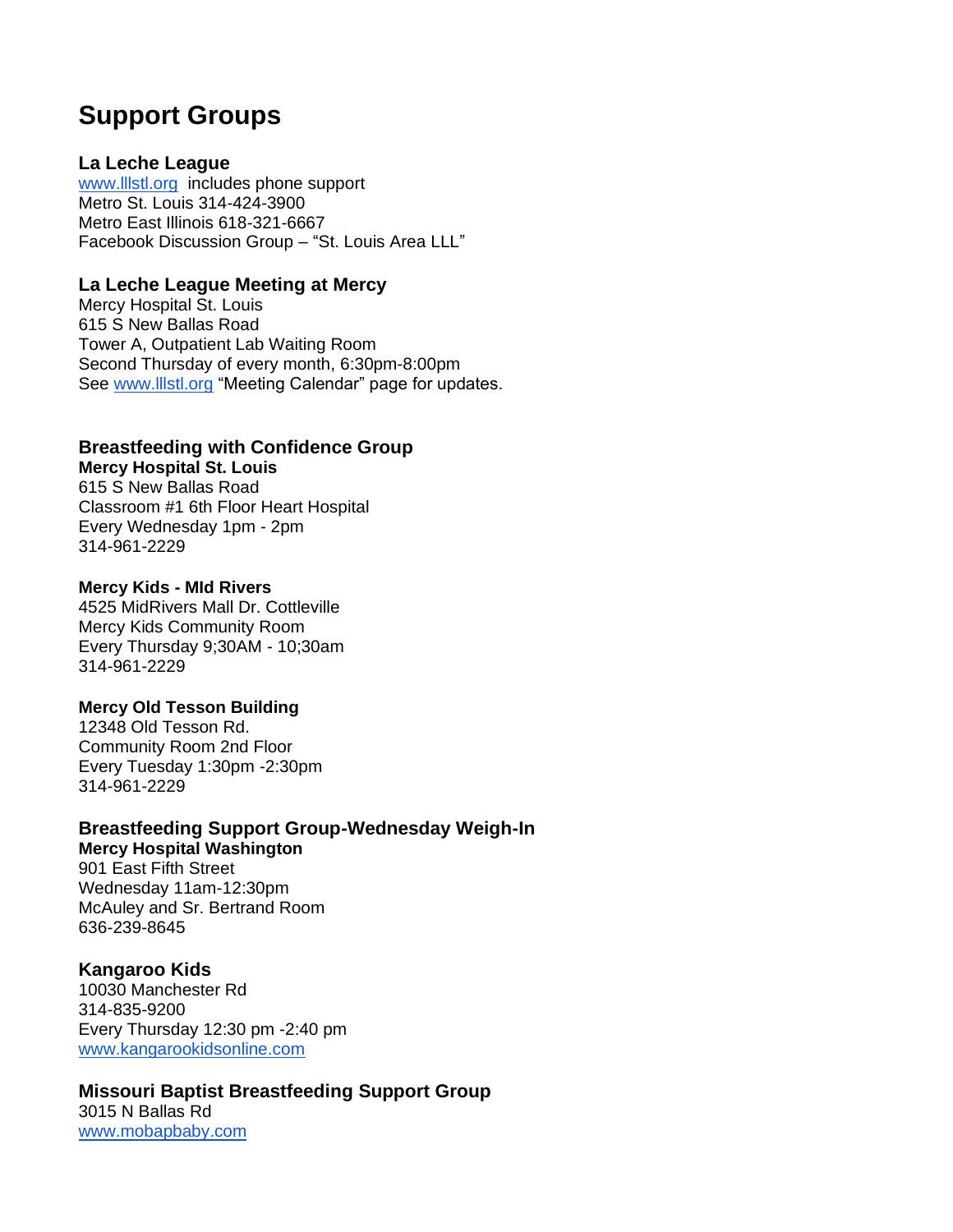### **SSM St. Joseph Hospital Lake St. Louis**

100 Medical Plaza Lake St. Louis 636-625-7718

# **Cuddle Cafe**

636-486-6016 Northeast Community Action Corporation 3400 Meadow Point Dr. O'Fallon [www.facebook.com/peersupportofallon](http://www.facebook.com/peersupportofallon)

#### **Breastfeeding USA St. Louis Metro West** Rachael Woods

[www.facebook.com](http://www.facebook.com/bfusarachaelwoods)

# **Professional Lactation Support**

# **Mercy Hospital St. Louis**

Outpatient Lactation Services 615 S New Ballas Road 314-251-6781 [www.mercy.net/breastfeeding-resources](http://www.mercy.net/breastfeeding-resources)

# **Mercy Hospital Washington**

901 East Fifth Street Washington Nikki Harriman 636=239-8645

# **Missouri Baptist Medical Center**

[www.mobapbaby.org](http://www.mobapbaby.org/) Phone help 314-996-5747 Occupational Therapy Feeding Clinic Outpatient Support 314-996-3500

# **Scott Air Force Base Family Advocacy**

New Parent Support Program *Tricare Beneficiaries only* 618-256-7203 Facebook group and outpatient support available

# **Alyssa Schnell IBCLC**

3100 Sutton Blvd. Maplewood 63143 314-614-2074 [alyssa@alyssaschnellIBCLC.com](mailto:alyssa@alyssaschnellIBCLC.com) Specializing in Inducing Lactation and Re-Lactation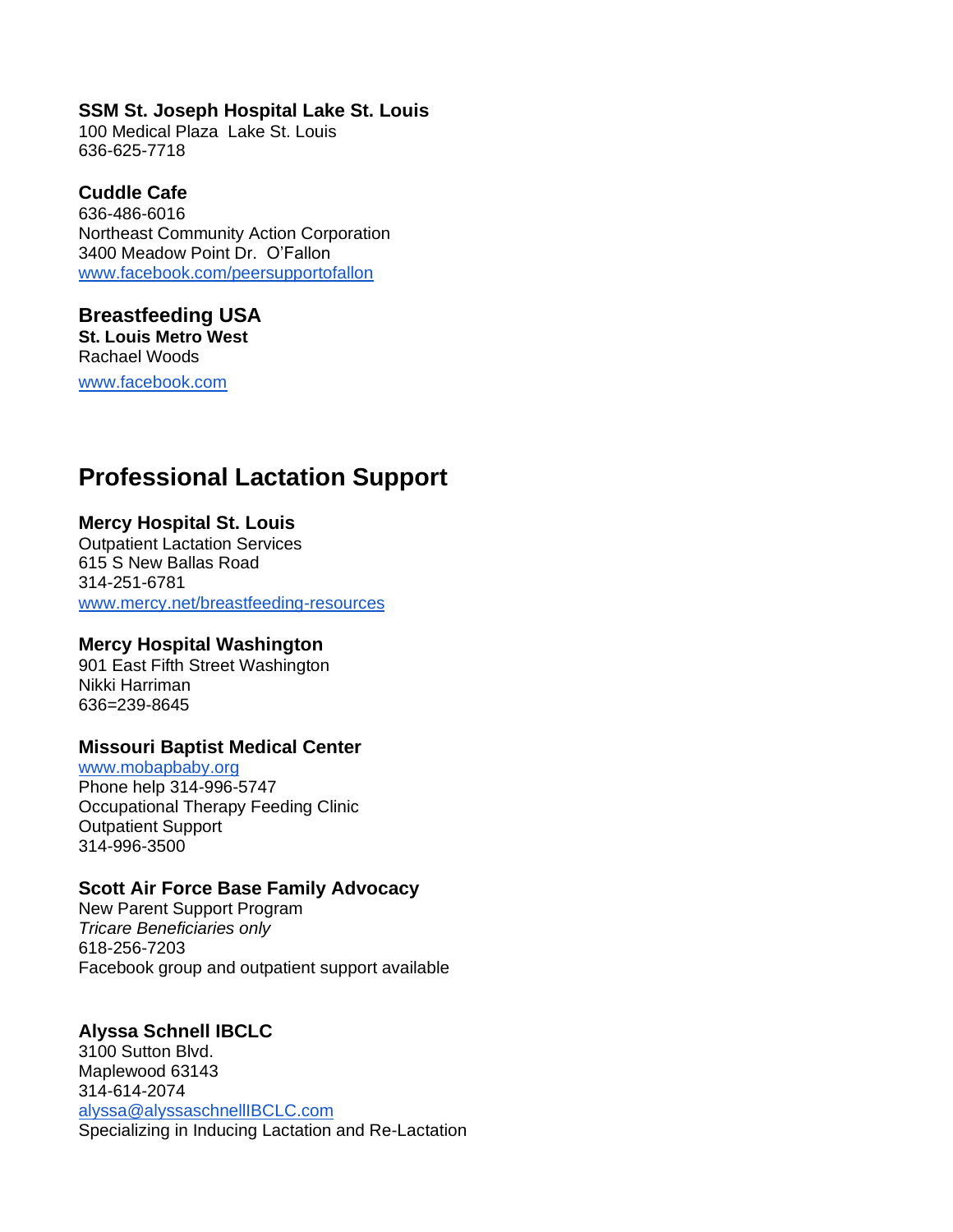#### **Breastfeeding Support Services, Inc.**

302 Chesapeake Lane, Collinsville, IL Dee Kassing IBCLC 618-346-1919 [www.bfsupportservices.com](http://www.bfsupportservices.com/)

### **Danielle Croce, RN, IBCLC**

Specialized in tongue tie and complex breastfeeding issues. 314-710-6314 [www.bebybabystl.com](file:///C:/Users/dheff/Documents/MO%20Bfdg%20Coalition%20Minutes/www.bebybabystl.com)

#### **Lactation Home Services**

Julie Mattson, RN, IBCLC 314-420-6331

# **Progress West - Barnes Jewish Hospital**

2 Progress Point Parkway O'Fallon 636-344-2218

# **SSM St. Joseph Hospital Lake St. Louis**

100 Medical Plaza 636-625-7718

### **St. Luke's Hospital Lactation Center**

232 South Woods Mill Rd **Chesterfield** 314-205-6378

#### **Sweetest Nectar, LLC**

Candice Ward, IBCLC [www.sweetestnectarllc.com](http://www.sweetestnectarllc.com/) 636-206-3652

# **Breastfeeding Knowledgeable Healthcare Providers**

#### **Ann M. Hennessey MD**

**Pediatrician** Tongue-tie and lip-tie release, breastfeeding friendly Lactation assistance 621 South New Ballas Rd Tower B, Suite 1001 314-872-8752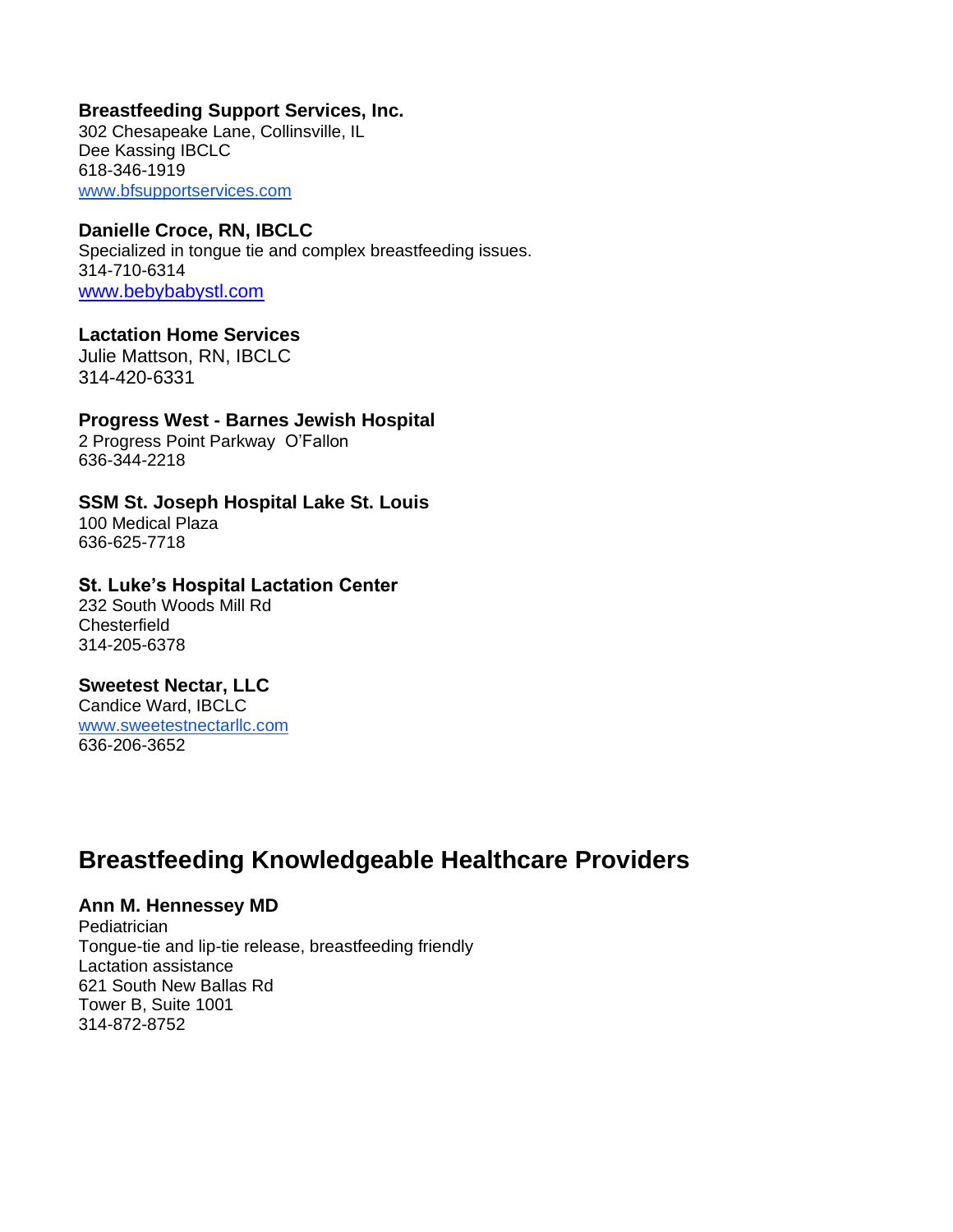# **Amy Grawey, MD**

Family Medicine Breastfeeding,tongue-tie issues, Milk Depot Little Flower Family Medicine Member of Academy of Breastfeeding Medicine 207 East Pitman Street, O'Fallon 636-875-1140 [www.littleflowermd.com](http://www.littleflowermd.com/)

# **Andrew Dorough,DC CACCP**

Baby feeding difficulties, colic, torticolis, infant cranial distortion, pregnancy care Little Flower Family Medicine 207 EastPitman Street, O'Fallon 636-875-1140 [www.drandrewdorough.com](http://www.drandrewdorough.com/) [www.drandrewdorough1031@gmail.com](http://www.drandrewdorough1031@gmail.com) Joyce,MD

### **Brook Kalisiak PT, DPT, WCS Lauren Critchloww PT, DPT, WCS Jenny Schultz PT, DPT**

Legacy Physical Therapy Ultra sound for recurrent clogged ducts and mastitis 2961 Dougherty Ferry Rd. St. Louis 636-225-3649

#### **Rabya Mian, MD Allergist** Gateway Asthma and Allergy 636-561-5707 [www.asthma-allergyrelief.com](http://www.asthma-allergyrelief.com/)

# **Lisa Ryan, MD, PhD, FAAP, IBCLC**

Wuca Woods Mill Pediatrics 226 South Woods Mill Rd. Suite 36 west Chesterfield 314-453-9666 [www.woodsmillpeds.wuca.edu](http://www.woodsmillpeds.wuca.edu/)

# **Mercy Mother Baby Intensive Outpatient Program**

Provides group therapeutic and psychiatric services for pregnant and postpartum women struggling with perinatal mood and anxiety disorders The program offers support and education on: -Self-care -Mother/baby bonding -Infant soothing -Personal insight -Coping Strategies -Medication management and more Call 314-628-6500 for evaluation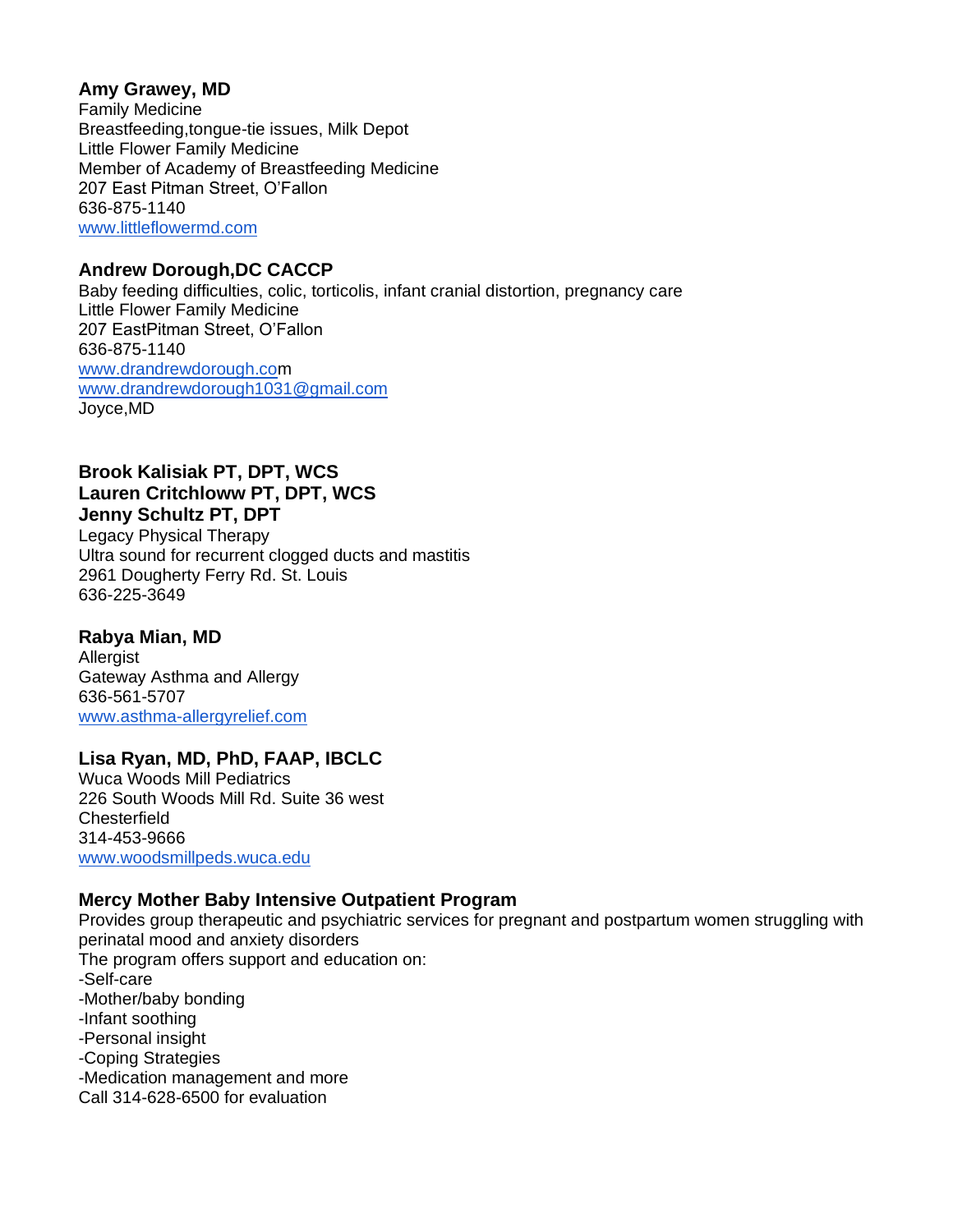### **Kristen Bruno, MD**

Purely Pediatrics 1300N. Outer Forty Rd. Suite 330 Town & Country 314-454-5500

### **Jeanne Sandheinrich, DC**

1st Step Family Wellness 12201 Big Bend Rd Suite 200 314-805-7837 [www.1stepfamilywellness.com](http://www.1stepfamilywellness.com/)

# **Wendy Godwin, OTR/L, LMT**

Licensed Massage Craniosacral therapy Crossroads Family Chiropractic 314-439-0777

# **Joann Grein, DC**

Pregnancy care,breastfeeding difficulties, torticollis 2122 bellevue Ave. 314-647-5585

### **Elizabeth Abraham MD, MS**

St. Teresa Pediatrics Tongue tie release with laser 2387 Watson Rd Shrewsbury 314-500-KIDS

# **Cardinal Dental**

Tongue-tie release 1400 Triad Center Drive St. Peters 636-441-7440

# **Women, Infant and Children's WIC Supplemental Food Program**

MO: [www.health.mo.gov/wic](http://www.health.mo.gov/wic) 800-392-8209

IL: [www.dhs.state.il.us](http://www.dhs.state.il.us/) 800-843-6154

WIC Breastfeeding services are only available to families that qualify. For eligibility requirements go to: health.mo.gov/living/families/wic/families

# **Milk Depots**

**Little Flower Family Medicine** [www.littleflowermd.com](http://www.littleflowermd.com/)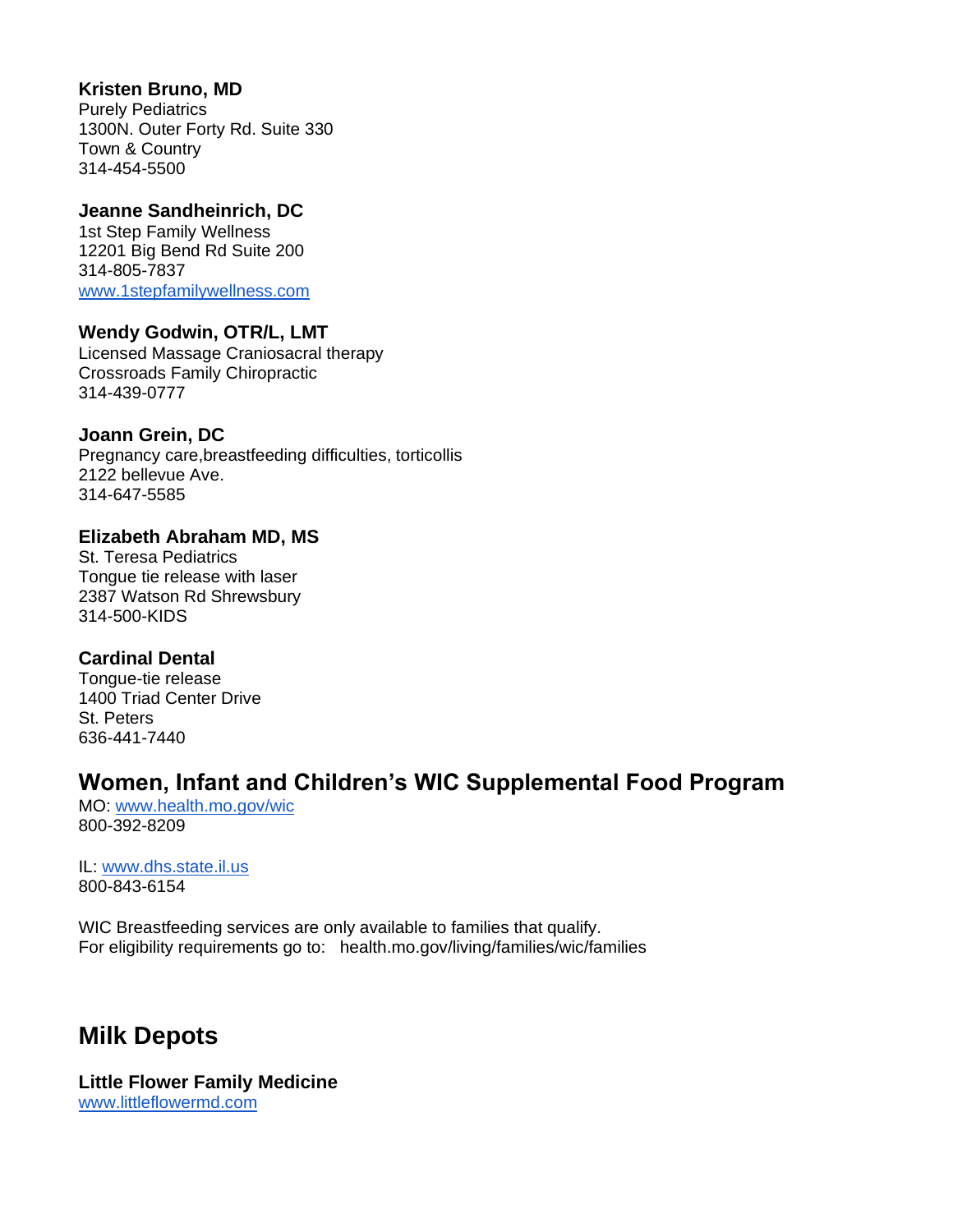**Amber Sky** [www.Amber-sky.net](http://www.amber-sky.net/) 

### **Cardinal Glennon Children's Hospital**

Must be approved by Indiana Milk Bank then contact [www.cardinalglennon.com](http://www.cardinalglennon.com/)

# **Breast Pumps - Rental**

#### **Mercy Hospital St. Louis**

Tower A Pharmacy 615 S. New Ballas Rd 314-251-7444

# **Kangaroo Kids**

10030 Manchester Rd 341-835-9200

# **Alyssa Schnell IBCLC**

3100 Sutton Blvd. Maplewood 63143 314-614-2074 [alyssa@alyssaschnellIBCLC.com](mailto:alyssa@alyssaschnellIBCLC.com)

# **Breastfeeding Support Services, Inc.**

302 Chesapeake Lane, Collinsville, IL Dee Kassing IBCLC 618-346-1919 [www.bfsupportservices.com](http://www.bfsupportservices.com/)

# **St. Luke's Hospital Lactation Center**

232 South Woods Mill Rd **Chesterfield** 314-205-6378

# **SSM St. Joseph Hospital Lake St. Louis**

100 Medical Plaza Lake St. Louis 636-625-5335

# **Breastfeeding Books for Moms**

**The Womanly Art of Breastfeeding** LLLI, 8th Revised Edition, 2010.

# **Mothering Multiples:Breastfeeding & Caring for Twins**

K, Gromada 3rd Edition 2007.